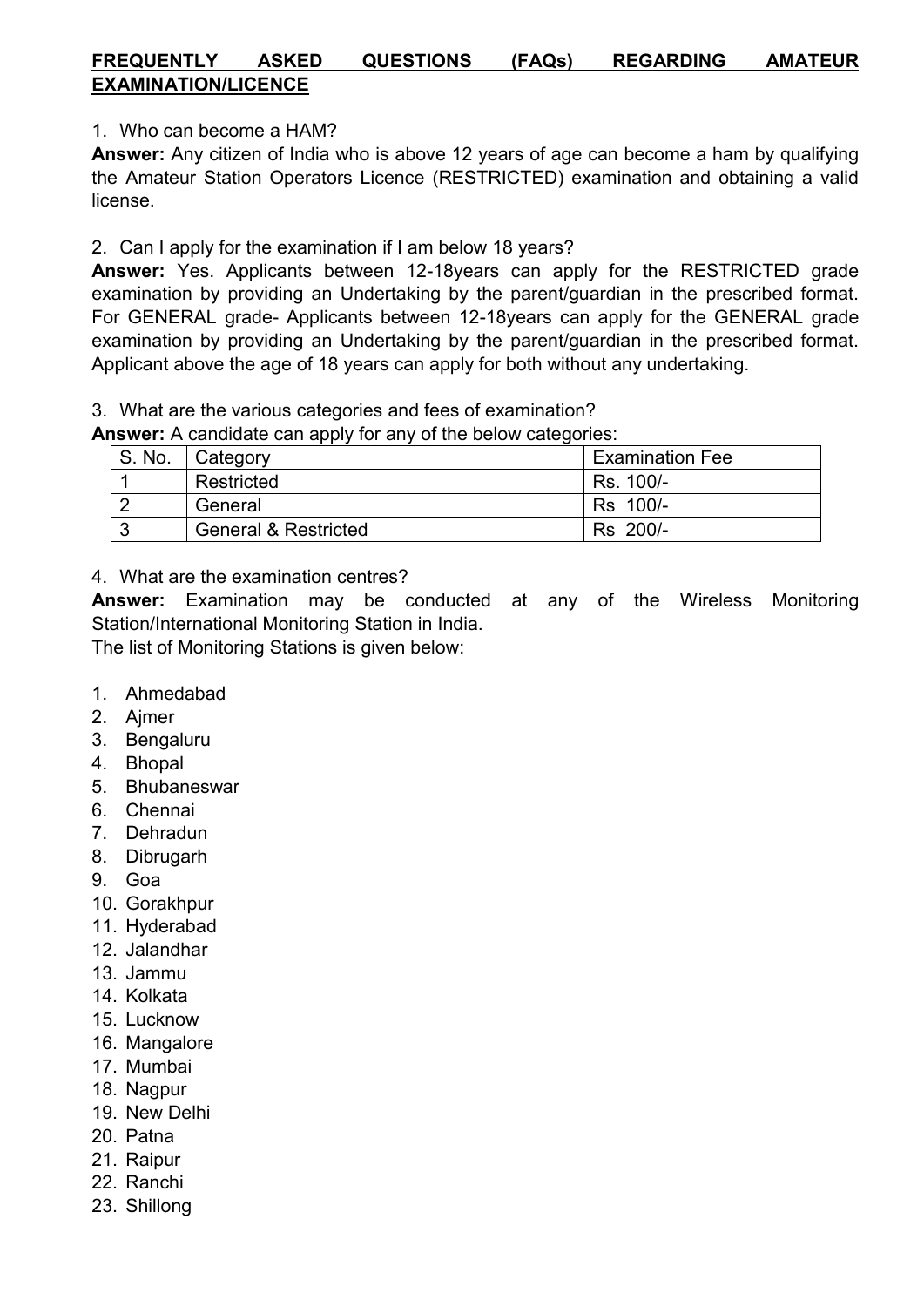- 24. Siliguri
- 25. Thiruvananthapuram
- 26. Vijayawada
- 27. Vishakapatnam
- 5. What is the pattern and duration of examination?

Answer: The examination consists of two parts; Part A: Basic Electronics and Part B: radio Regulations.

The Restricted Grade examination consists of 25 Questions each in Part A and Part B and is for one hour. The General Grade Examination consists of 50 Questions each in Part A and Part B and is for two hours. The General Grade candidates will have to additionally undertake an examination in Transmission and Reception of Morse Code. For detailed syllabus, please refer to the circulars.

6. How many marks are needed to pass the examination?

Answer: For Restricted Grade, the maximum marks will be 100 and candidate must secure at least 40 % in each section and 50% in aggregate for a pass.

For General Grade, the maximum marks will be 100. A candidate must secure at least 50% in each section and 60% in aggregate for a pass. In addition, a candidate shall have to pass both Morse Reception and Sending simultaneously.

7. Can I take the examination at any centre?

Answer: The applicant can choose the examination centre at any Wireless Monitoring Station/International Monitoring Station as per their convenience. However, no change will be allowed after submission of application.

8. Can I change the centre of examination after application?

Answer: No change in Exam Centre is permitted after submission of application.

9. Can I change the category of examination after submission of application?

Answer: No change in category will be permitted after submission of the application.

## 10.Can I apply for both GENERAL and RESTRICTED?

Answer: Yes. A candidate can apply for both General and Restricted categories. If a candidate passes in Part I and II, he/she will be issued a GENERAL Licence. If a candidate passes only in Part I of the examination he/she will be issued a RESTRICTED Licence.

11.Can I take the General Grade examination after passing Restricted Grade?

Answer: Yes. You will need to apply again for General Grade after the completion of the Restricted Grade examination.

12.Are there any exemptions from the exam?

Answer: Candidates having the following Qualifications are exempted from appearing in Part A of the Examination

- (i) B. Tech/BE Degree in Electronics or Telecommunication
- (ii) B.Sc/M.Sc with Electronics or Telecommunication
- (iii) Diploma in Engineering with Electronics or Telecommunication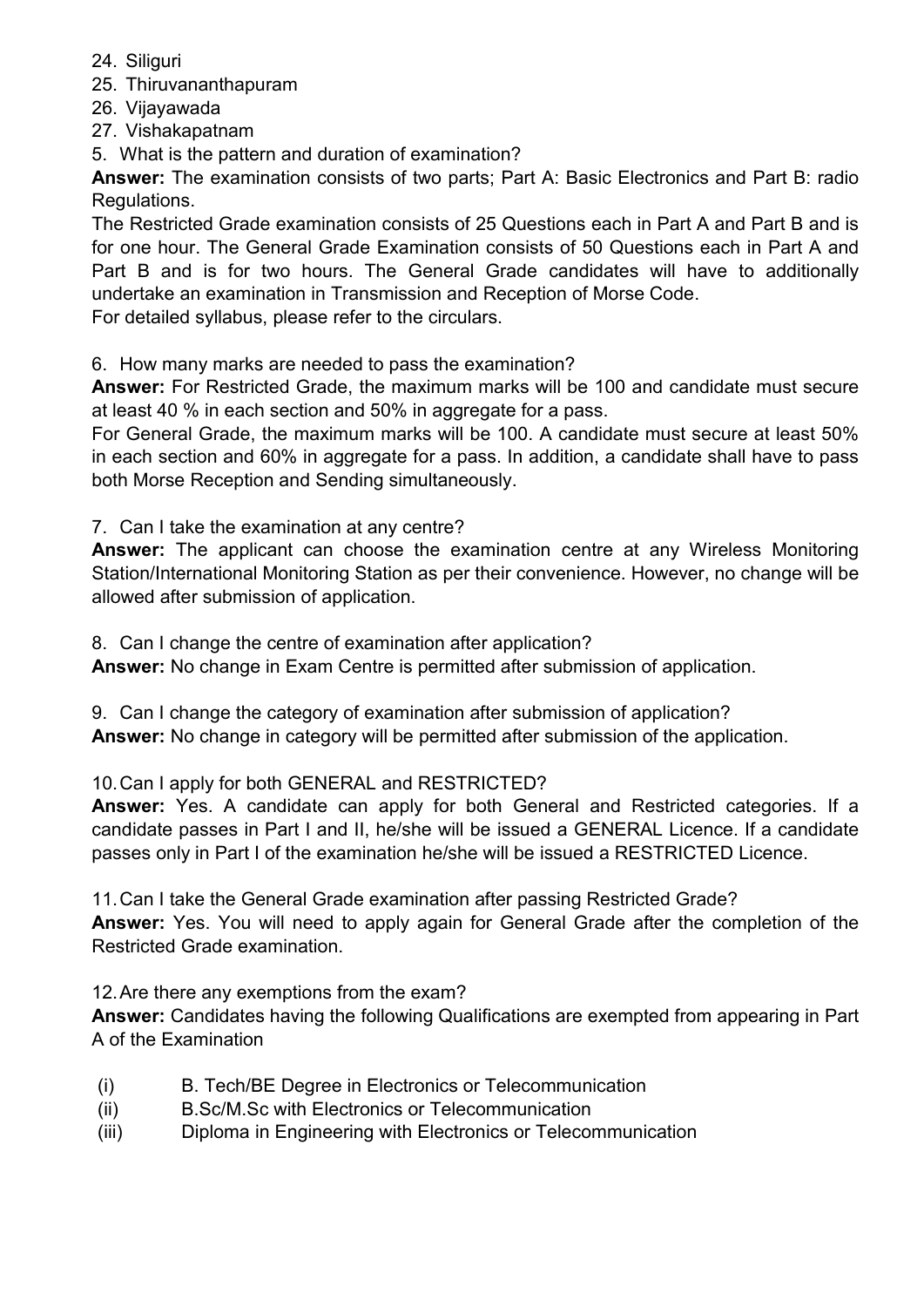13.How do I check the status of application?

Answer: The status of the application can be checked on the Saral Sanchar portal.

14.When will the examination be conducted?

Answer: The Date, Venue and Time of the examination will be intimated to the candidate by the respective Monitoring Station. The examination will be conducted as and when there are sufficient number of candidates.

15.What if I reside in another city in which no monitoring station is situated?

Answer: For examination venues in cities other than where Wireless Monitoring Stations/ International Monitoring Stations are situated, there should be a minimum of 20 candidates and the centre should be either a School/University/Education Centre/Amateur Radio Society or Club. The application may be submitted to the nearest monitoring station.

16.What documents do I need to carry for the examination?

Answer: The Admit Card is to be produced for verification at the time of the test. At least one original valid Photo Identification Card (such as Aadhaar Card, Driving Licence, Passport, PAN Card, Voter ID,) should also be presented.

Date of Birth Proof, Address proof, Proof for Exemption in Part A and Undertaking certificate (For students between ages 12 and 18) may also be produced to the examiner for verification.

17.Does WPC provide any training?

Answer: No, WPC does not provide any training for the examination.

18.What should I do after passing the examination?

Answer: After passing the examination, you may apply for Amateur Wireless Telegraph Station Licence/ Certificate on the Saral Sanchar Portal.

8. Can I choose my own call sign?

Answer: You can give a choice of 3 callsigns. Based on availability, a callsign would be assigned.

19.What is the licence fee?

Answer: A licence fee as below is payable after passing the examination.

| Category of Licence                |  |         | Fees     |               |
|------------------------------------|--|---------|----------|---------------|
|                                    |  |         | 20 Years | Life Long (up |
|                                    |  |         |          | to 80 years)  |
| Amateur Wireless Telegraph Station |  |         | 1000     | 2000          |
| Licence (GENERAL)                  |  |         |          |               |
| Amateur Wireless Telegraph         |  | Station | 1000     | 2000          |
| Licence (RESTRICTED)               |  |         |          |               |

20.Do I need to take permission to participate in a hamfest at some other location? Answer: No permission is required for a temporary change of location.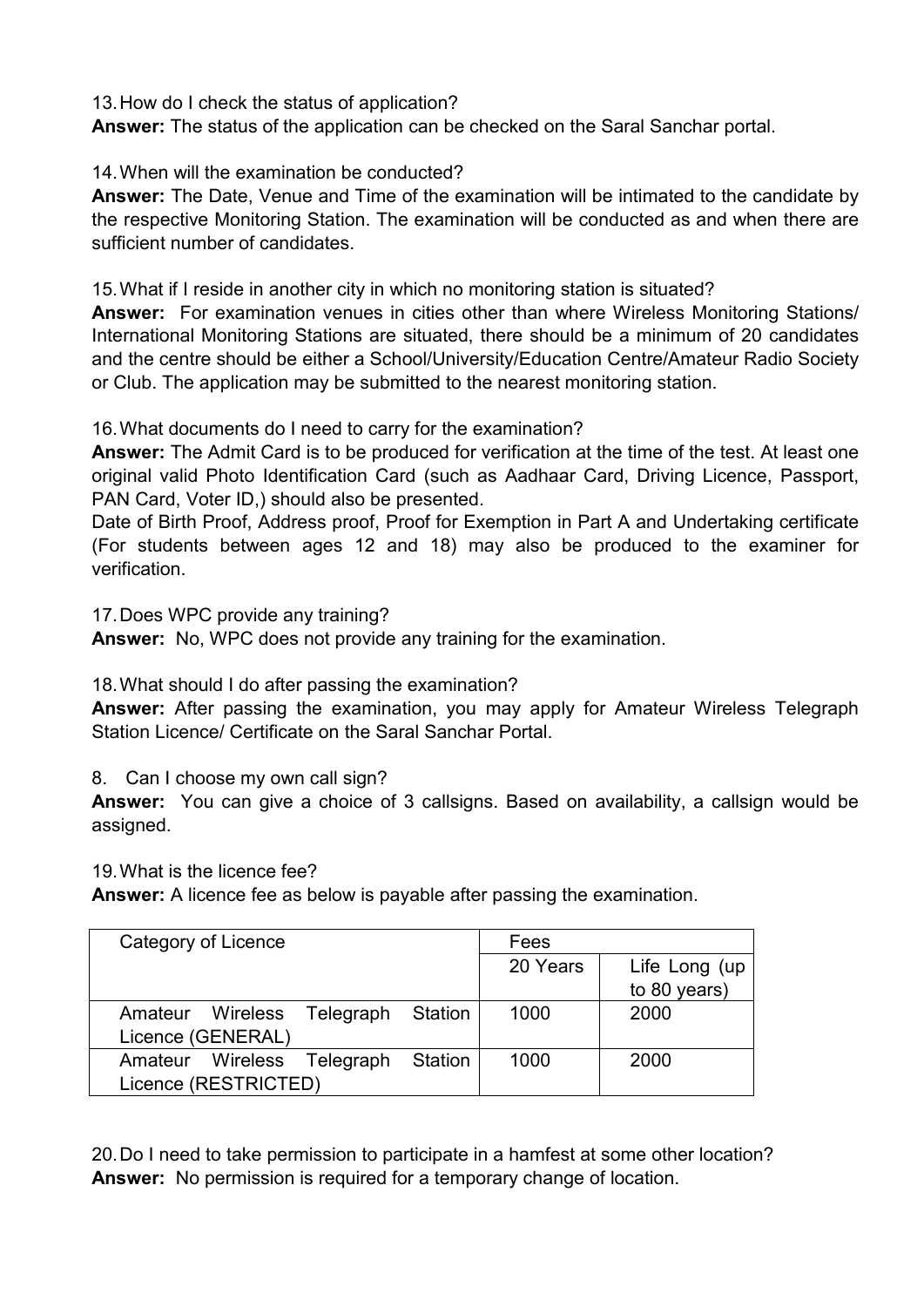21.Do I need to inform WPC for a permanent change of address?

Answer: Yes, you need to intimate WPC when there is a permanent change of location. You can apply on the Saral Sanchar portal when there is a permanent change of location and pay the requisite fee of Rs 200/- for re-issue of the licence.

22.Can I get a duplicate copy of the licence?

Answer: Yes. In case of loss/damage of original licence, you can apply for a Duplicate copy of licence on the Saral Sanchar Portal and pay the requisite fee of Rs 100/-.

23.How can I get a special call sign?

Answer: The following documents may be submitted to WPC Wing for the issue of special call sign.

a) Application

b) Individual Consent

c) Copy of valid Amateur License

24.How to pay the examination fee?

Answer: The prescribed license fee is to be paid through Non Tax Receipt Portal (NTRP) available on webpage http://bharatkosh.gov.in under the following accounts heads:

a. Purpose head: "Amateur Exam conducted by Wireless Monitoring Stations and RHQs b. Payment type: "Exam fee"

c. Function head: "127500103050100 - Proficiency Certificate"

d. PAO and DDO details are as under: -

| Regional<br><b>Headquarters</b>           | Name of the pay &<br><b>Account Office (PAO)</b><br>under NTRP                                                                    | <b>Corresponding Centre</b><br>of Examinations<br>(Monitoring Stations)                              |
|-------------------------------------------|-----------------------------------------------------------------------------------------------------------------------------------|------------------------------------------------------------------------------------------------------|
| <b>Western Regional</b><br>Hq, Mumbai     | 077148-Controller of<br><b>Communication Accounts,</b><br>Maharashtra Drawing &<br>Disbursing Officer: - 201562<br><b>DDO CCA</b> | Ahmedabad, Bhopal,<br>Goa, Mumbai, Nagpur,<br>Raipur                                                 |
| <b>Northern Regional</b><br>Hq, New Delhi | 077177-Controller of<br><b>Communication Accounts,</b><br>New Delhi Drawing &<br>Disbursing Officer:- 201540<br><b>DDO CCA</b>    | Ajmer, Dehradun,<br>Gorakhpur, Jalandhar,<br>Jammu, Lucknow, New<br>Delhi                            |
| Southern Regional<br>Hq, Chennai          | 077153-Controller of<br><b>Communication Accounts,</b><br>Tamil Nadu Drawing &<br>Disbursing Officer: - 201579<br><b>DDO CCA</b>  | Bengaluru, Chennai,<br>Hyderabad, Mangalore,<br>Thiruvananthapuram,<br>Vijayawada,<br>Vishakhapatnam |
| Eastern Regional Hq,<br>Kolkata           | 077155-Controller of<br><b>Communication Accounts,</b><br>West Bengal. Drawing &<br>Disbursing Officer: - 201589                  | Bhubaneswar,<br>Dibrugarh, Kolkata,<br>Patna, Ranchi, Shillong,<br>Silliguri                         |